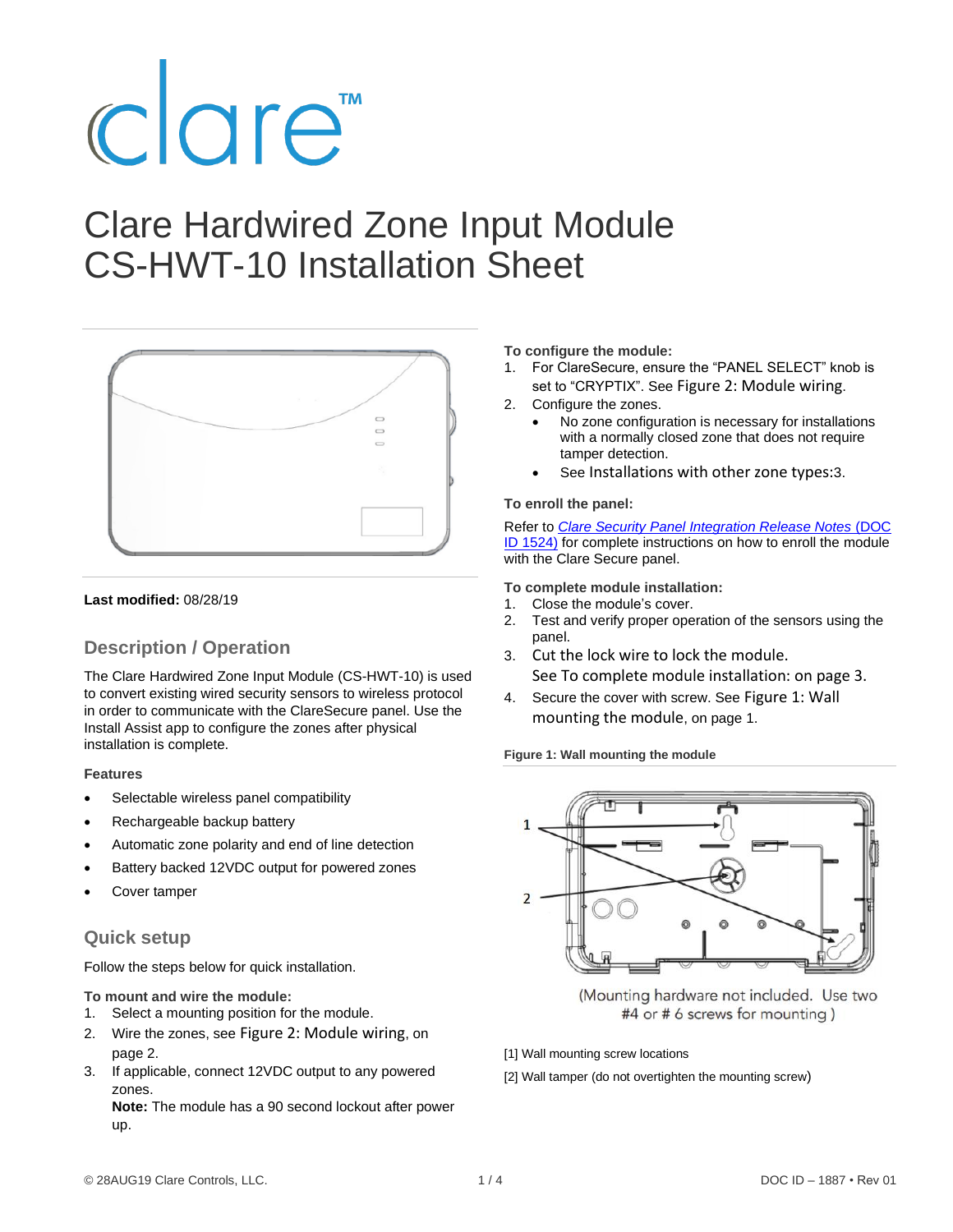<span id="page-1-0"></span>

# **Advanced setup**

Follow the steps for below for advanced module settings and configuration.

**To mount and wire the module:**

- 1. Select a mounting position and location.
	- Mount the module at least 5ft away from the Control Panel's receiver.
	- Do not mount the module in a metal box or on a metal surface.
- 2. Wire the zones. See Figure [2: Module](#page-1-0) wiring on pag[e 2.](#page-1-0)
	- End of line resistors are not required.
	- Normally closed zones may have end of line resistors up to 15k ohms.
	- Normally open zones may have end of line resistors down to 750 ohms.
	- Do not put power on zone input terminals.
	- The plastic loops lining the bottom edge of the module housing may be used to secure zone wiring with tie wraps.
- 3. Connect 12VDC output to powered zones, if applicable.
	- 12VDC output of the module must be used to power any powered zones. Do not use an external power supply to power the zones.
- 4. Connect the power supply to the module using either the supplied barrel connector or flying leads.
	- The module has a 90 second lockout after power up. During this time no zone activity will be transmitted, and the green and red LEDs alternate on and off every second.
	- Rotate the barrel plug down to the right so the wires exit the enclosure through the strain relief area.
	- Ensure the backup battery connector is plugged into the module.
	- Do not connect to module to a receptacle controlled by a switch.
	- In the United States, the transformer must be secured to an outlet.
	- In Canada, do not secure the transformer to an outlet.

**To configure the module:** 

- 1. Configure the Zones:
	- Zone configuration is not necessary for installations with normally closed zones that do not require tamper detection.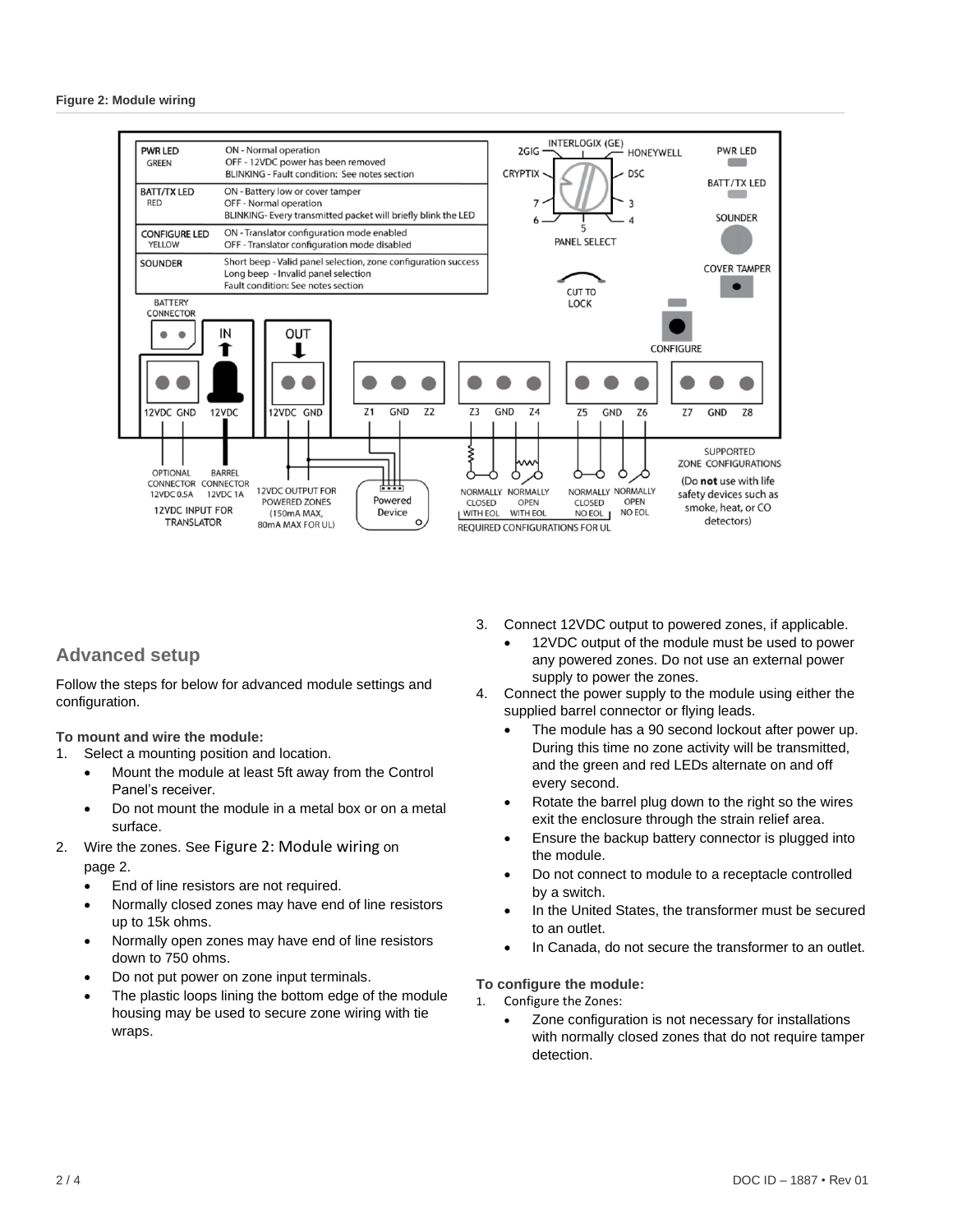#### <span id="page-2-0"></span>**Installations with other zone types:**

- 1. Verify that all zones are ready (in a non-alarm) state.
- 2. Press the **Configure** button to enter module configuration mode. The yellow LED illuminates when configuration mode is entered. Configuration mode is not accessible during the 90 second power up lockout. **During this process:**
	- The module learns the normal state for each zone.
	- The Zone tampers are detected but are transmitted to the panel as "alarm."
- 3. **[Optional]** Cycle each zone to alarm and back to normal.
	- Zone tampers are transmitted to the panel as "tamper."
- 4. Press the **Configure** button to exit module configuration mode. The yellow LED extinguishes when no longer in module configuration mode.

#### **Notes:**

- Normally closed zones can be cycled at the sensor, or by a break-and-make at the module connection.
- Normally open zones can be cycled at the sensor, or by shorting across the connection to the module.
- Configuration mode ends automatically when the cover is closed or 30 minutes after the last action.
- When re-entering module configuration mode, zones must be in their ready state. However, previously programmed settings are retained for each zone. Zone subsets can be modified without reconfiguring all zones.
- Configuration mode is locked out 24 hours after power-up. To re-enable configuration mode, the module must be power cycled by removing both the 12VDC input power and backup battery for at least 5 seconds.

#### **To enroll the panel:**

Refer to *[Clare Security Panel Integration Release Notes](https://www.clarecontrols.com/helpcenter/connect-resolution-helix-integration-release-notes-doc-id-1524-rev-07)* (DOC [ID 1524\)](https://www.clarecontrols.com/helpcenter/connect-resolution-helix-integration-release-notes-doc-id-1524-rev-07) for complete instructions on how to enroll the Hardwired zone input module with the Clare Secure panel.

<span id="page-2-1"></span>**To complete module installation:** 

- 1. Close the cover. Test and verify proper operation at the panel. Ensure all zone alarms are reported properly to the central station.
- 2. **Module Locking:** Locking the module locks all zone configuration settings and provides takeover protection.
	- a. Ensure all zones are functioning as desired. Carefully review the effects of manual module locking before proceeding:
		- The module cannot be factory defaulted.
		- Existing zone configurations cannot be changed.
		- Panel selection can not be changed. • Manual module **LOCKING CAN NOT BE UNDONE**.
	- b. Open the module cover, and then cut the lock wire. The green and red LEDs flash and the sounder beeps to confirm.

**Note:** If the lock wire is not cut, the module automatically locks after 30 days of continuous operation. The effects are the same as manual locking; however, the automatic lock can be reset by power cycling the module while the cover is open.

c. With the cover closed, insert the cover securing screw into the hole near the cover latch. See Figure [1: Wall](#page-0-0)  [mounting the](#page-0-0) module on page [1.](#page-0-0)

#### **Notes**

Be aware of the below information for the zones, fault conditions, and factory default.

#### **Zones**

- The module has a 90 second lockout after power up. **During this time:**
	- No zone activity is transmitted.
	- Green and red LEDs alternate on and off every second.
	- Configuration mode cannot be entered.
- Powered zones are turned off when the battery gets low.
- Powered zones have a 4-hour minimum battery backup after power failure.
- Non-powered zones have 24-hours minimum battery backup regardless of powered zones.
- All zone status is sent out within a couple minutes of the cover being closed.
- If the module loses both AC and battery backup power, zone configuration data is retained.
- Low battery, tamper, and supervisory signals are reported by the module on its base zone with an ID ending in "0".
- Zone ID's are the module's base ID with the last digit replaced by the zone number 1-8.
- Low battery signals from the module are suppressed in the first 24 hours after power-up. However, a missing battery condition is reported right away.

#### **Fault conditions**

**12VDC output fault:** Flashes and beeps every 10 seconds on the green LED and sounder.

**12VDC input overvoltage fault:** Continually flashes and beeps on the green LED and sounder.

**12VDC input removed fault:** Green LED turns off and the sounder makes a long beep.

#### **Factory default**

- To return the module to a factory default condition, press and hold the **Configure** button. After a couple seconds, the sounder starts beeping rapidly. Continue holding the button until the sounder stops beeping.
- Factory default is not possible if the module is locked.